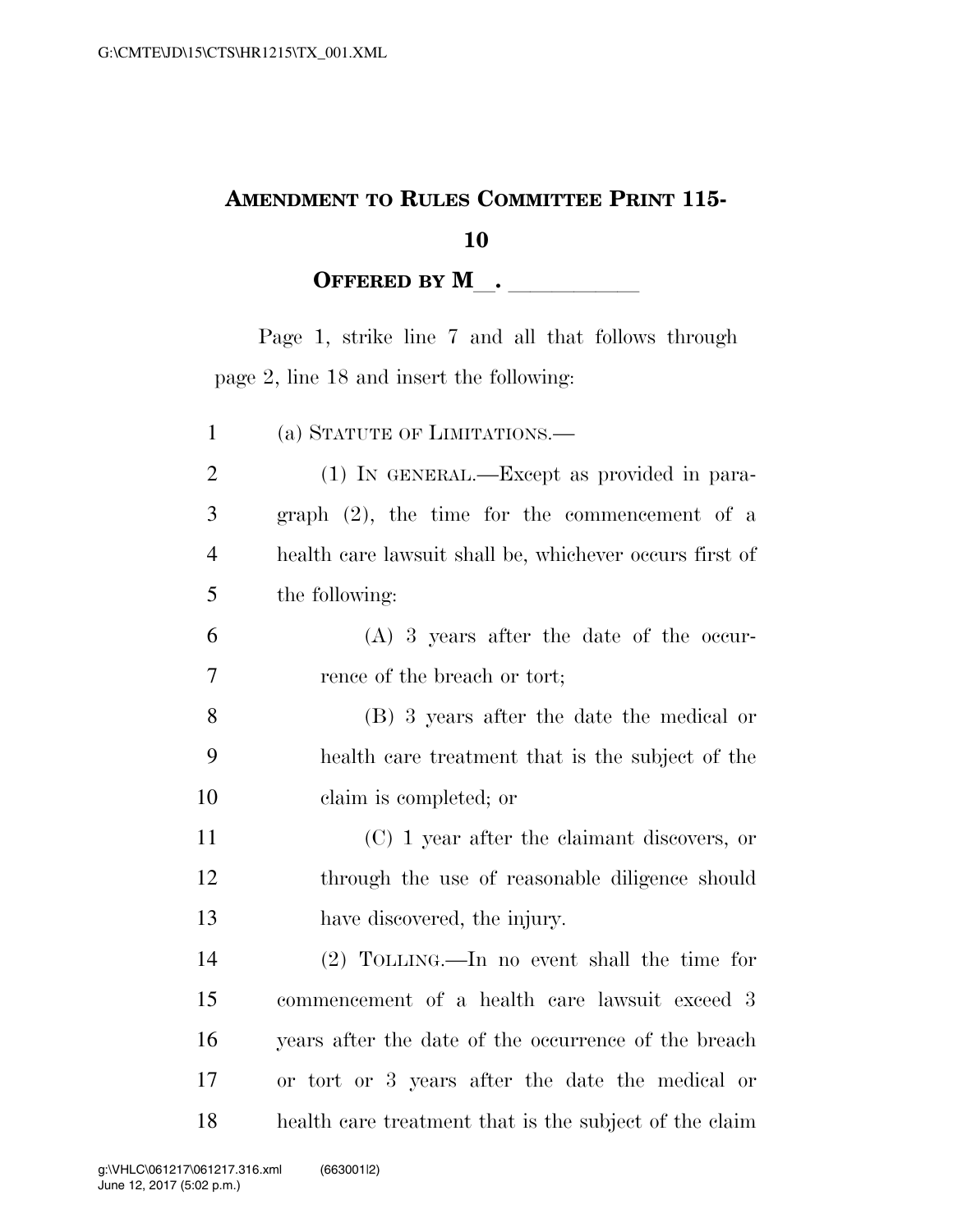| $\mathbf{1}$   | is completed (whichever occurs first) unless tolled     |
|----------------|---------------------------------------------------------|
| $\overline{2}$ | for any of the following—                               |
| 3              | (A) upon proof of fraud;                                |
| $\overline{4}$ | (B) intentional concealment; or                         |
| 5              | (C) the presence of a foreign body, which               |
| 6              | has no therapeutic or diagnostic purpose or ef-         |
| 7              | fect, in the person of the injured person.              |
| 8              | $(3)$ ACTIONS BY A MINOR.—Actions by a minor            |
| 9              | shall be commenced within 3 years after the date of     |
| 10             | the occurrence of the breach or tort or 3 years after   |
| 11             | the date of the medical or health care treatment that   |
| 12             | is the subject of the claim is completed (whichever     |
| 13             | occurs first) except that actions by a minor under      |
| 14             | the full age of 6 years shall be commenced within 3     |
| 15             | years after the date of the occurrence of the breach    |
| 16             | or tort, 3 years after the date of the medical or       |
| 17             | health care treatment that is the subject of the claim  |
| 18             | is completed, or 1 year after the injury is discovered, |
| 19             | or through the use of reasonable diligence should       |
| 20             | have been discovered, or prior to the minor's 8th       |
| 21             | birthday, whichever provides a longer period. Such      |
| 22             | time limitation shall be tolled for minors for any pe-  |
| 23             | riod during which a parent or guardian and a health     |
| 24             | care provider have committed fraud or collusion in      |